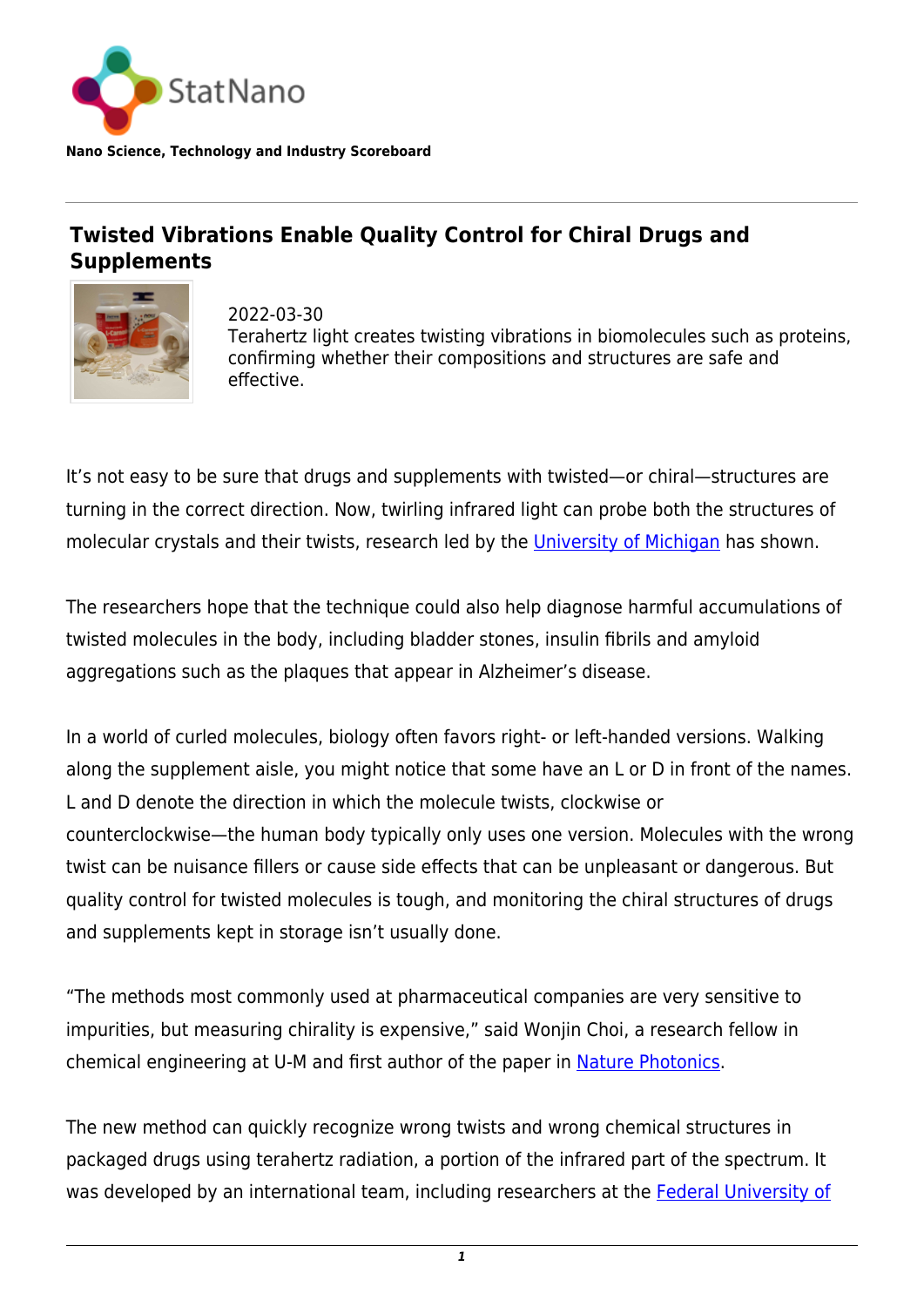[São Carlos;](https://statnano.com/org/Federal-University-of-S%C3%A3o-Carlos) [Brazilian Biorenewables National Laboratory \(LNBR\);](https://lnbr.cnpem.br/) [University of Notre Dame;](https://statnano.com/org/University-of-Notre-Dame) and [Michigan State University.](https://statnano.com/org/Michigan-State-University)

"Biomolecules support twisting, long-range vibrations also known as chiral phonons. These vibrations are very sensitive to the structure of molecules and their nanoscale assemblies, creating the fingerprint of a particular chiral structure," said Nicholas Kotov, the Irving Langmuir Distinguished University Professor of Chemical Sciences and Engineering at U-M and co-corresponding author.

The team was able to measure these phonons in the spectra of twisted terahertz light that passed through tested materials. One of these, L-carnosine, is currently used as a nutritional supplement.

"If the twist of the molecule is wrong, if the twist in the way the molecules pack together is not right, or if different materials were mixed in, all of that could be inferred from the spectra," Kotov said.

John Kruger, professor of veterinary medicine at Michigan State University and co-author of the paper, provided bladder stones from dogs, and the team discovered their chiral signature. The team hopes that the findings could help enable rapid diagnostics for pets and perhaps later humans. In addition, they studied insulin as it grew into nanofibers that make it inactive. If the terahertz light technology can be adapted for home healthcare, it could verify the quality of insulin.

The team also explored how light can influence structures, rather than just measure them. Calculations carried out by André Farias de Moura, professor of chemistry at the Federal University of São Carlos and co-corresponding author, show that multiple biomolecules vigorously twist and vibrate when terahertz light generates chiral phonons.

## $\pmb{\times}$

This graph shows the terahertz circular dichroism spectra of five different brands of l-carnosine. While three samples show the same pattern of peaks, the measurement suggests possible differences from the